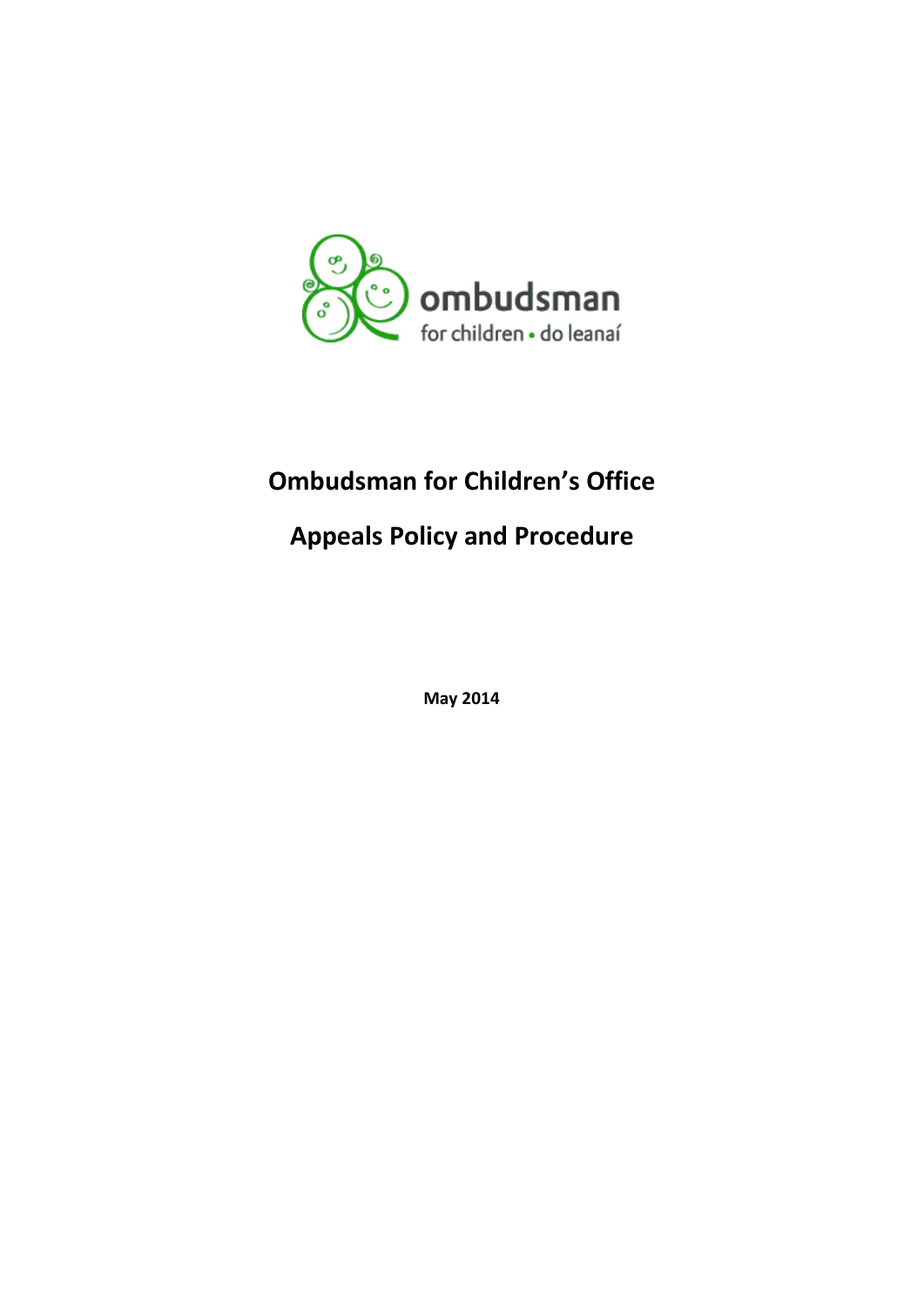### **Contents**

| OCO Policy and Procedure for Appeals by Complainants about a Case Decision 3 |  |  |
|------------------------------------------------------------------------------|--|--|
| 1.                                                                           |  |  |
| 2.                                                                           |  |  |
|                                                                              |  |  |
|                                                                              |  |  |
| 5.                                                                           |  |  |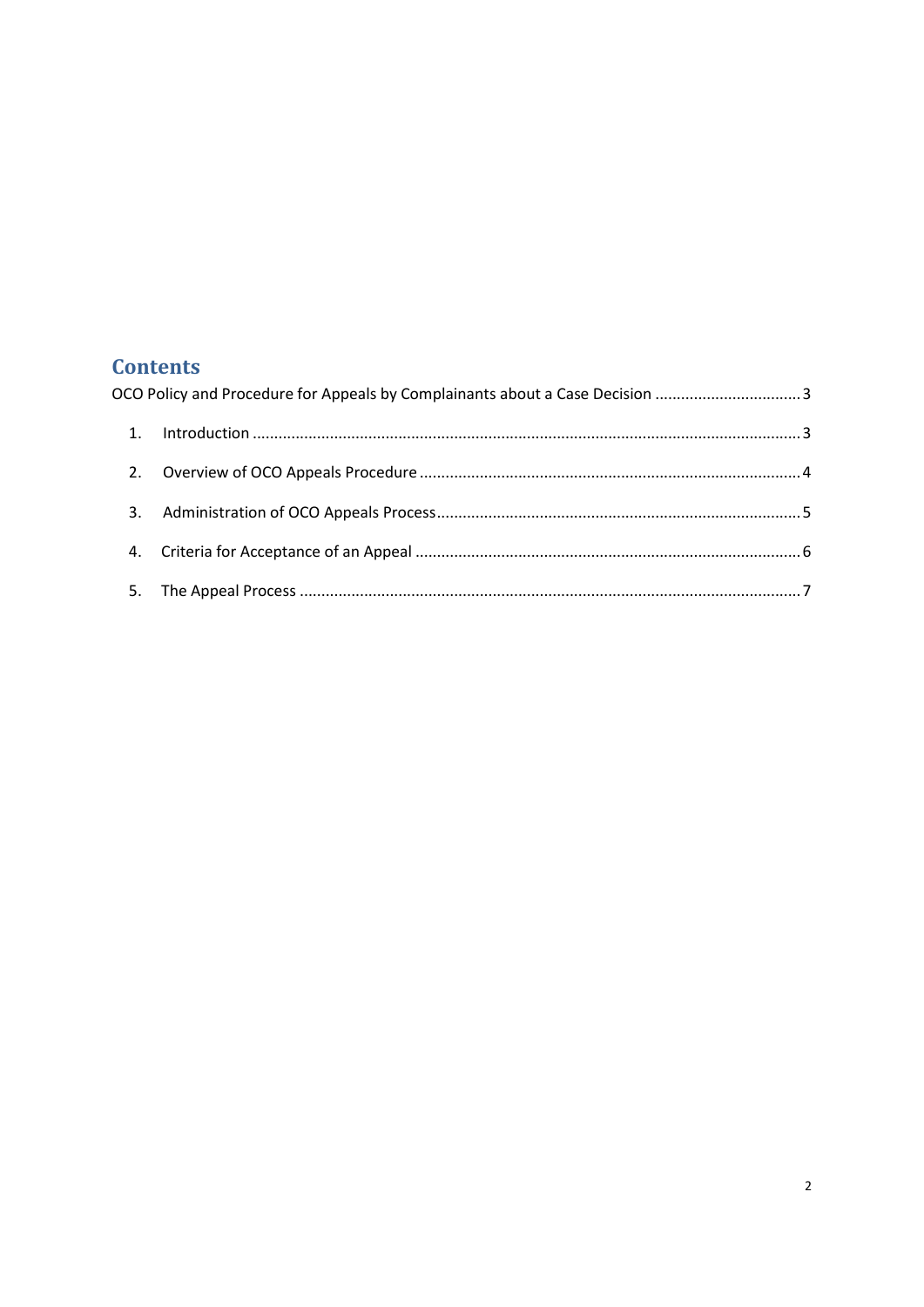#### <span id="page-2-0"></span>**OCO Policy and Procedure for Appeals by Complainants about a Case Decision**

#### <span id="page-2-1"></span>**1. Introduction**

- 1.1 The OCO values the feedback from both Complainants and public bodies throughout and particularly at the conclusion of our preliminary examination process. It is important to the OCO that any decision we make in relation to a complaint are fair, transparent and are understood to be in accordance with the Ombudsman for Children Act, 2002 (the 2002 Act) .
- 1.2 At the preliminary examination stage, a Caseworker and Supervising Investigator are usually the original decision makers in determining the OCO's role in the complaint.
- 1.3 The vast majority of cases examined by the OCO are concluded at a local level within 6 months. The outcomes can be a combination of:
	- Advice to the Complainant:
	- OCO intervention to bring about local resolution
	- OCO using the information to highlight concerns and promote better legislation and administration relating to the children
- 1.4 A small number of the complaints received in the OCO proceed to a full statutory investigation. When dealing with complaints involving children, it is important that we get our decision right and in a manner that can bring about positive outcomes.
- 1.5 If the OCO has examined a complaint and the Complainant is unhappy about the decision, there may be circumstances where we will reconsider that decision. For example, the Complainant may feel that the OCO decision on their case was incorrect or that it failed to take account of all evidence relating to their case.
- 1.6 When we conclude cases, we invite feedback from both Complainants and public bodies. We have always acted upon this where Complainants feel we have got it wrong, by looking at how we dealt with the case, what we relied upon and how we communicated this to all sides in the complaint.
- 1.7 In the past, this has meant that the OCO has;
	- Re-opened cases that were concluded to determine if an investigation is required
	- Re-engaged with public bodies to try and improve the outcome for the child
	- Further and better explained the decisions we have made
- 1.8 Not every appeal request results in a re-examination of the complaint but our open approach to this feedback ensures that we are independent and fair. It also helps the Office to improve how we conduct our complaints and investigation function.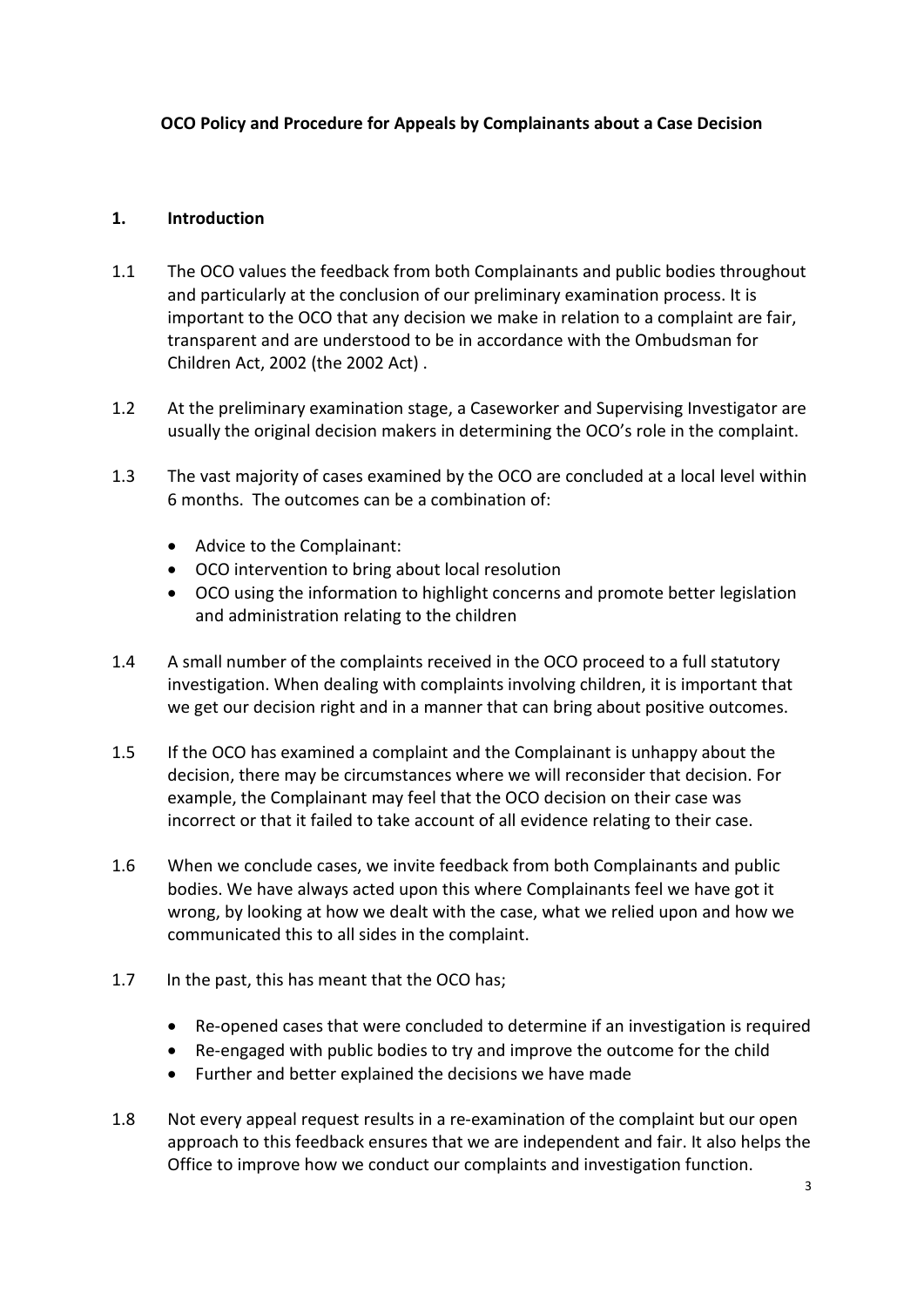- 1.9 There is a key difference between an appeal request on a decision we have made and a complaint about how we may have interacted with a Complainant. As a complaint handling body we can appreciate how it may be sometimes difficult to distinguish between the two. It is important however that any concerns about how we have interacted with a Complainant are dealt with separately to appeals on decisions we have made. A separate complaints procedure, exists for complaints about the way the Office interacted with a Complainant. This procedure is called *"How to Complain about how we dealt with you"*. The details are available on the website or by contacting the Office.
- 1.10 The aim of the OCO Appeals Policy and Procedure is to place on a formal basis our approach to date when Complainants tell us that they feel we have not made the correct decision.

#### <span id="page-3-0"></span>**2. Overview of OCO Appeals Procedure**

2.1 As an ombudsman's office we operate a free, independent and impartial complaint handling function. Under the 2002 Act the OCO is **not** statutorily obliged or required to have an appeals process in place, nor are we obliged to review every decision that we make, but we consider it good practice that decisions that we make, if incorrect should be redressed or reconsidered.

2.2 The OCO has determined that the following elements apply to the appeals procedure:

- 2.2.1 *Process- Submitting an appeal request*
	- There is no automatic right to an appeal of a decision
	- A request for an appeal must first satisfy strict criteria for an appeal before it is accepted for consideration
	- Complainants have one opportunity at an appeal request. There is an onus on Complainants to submit all the relevant information in support of their appeal request.

#### 2.2.2 *Outcome of a successful appeal request*

- A successful outcome to an appeal request is that the OCO will review the decision which has been made, in accordance with OCO legislation. An OCO review of our decision is not and should not be considered as being a finding, criticism or adverse comment with respect to the public body involved.
- If the OCO has made a mistake, we will openly acknowledge it and make efforts to remedy the matter as efficiently as possible
- If the case needs to be reconsidered, the OCO will, where possible and appropriate, assign this review to a person who has had no previous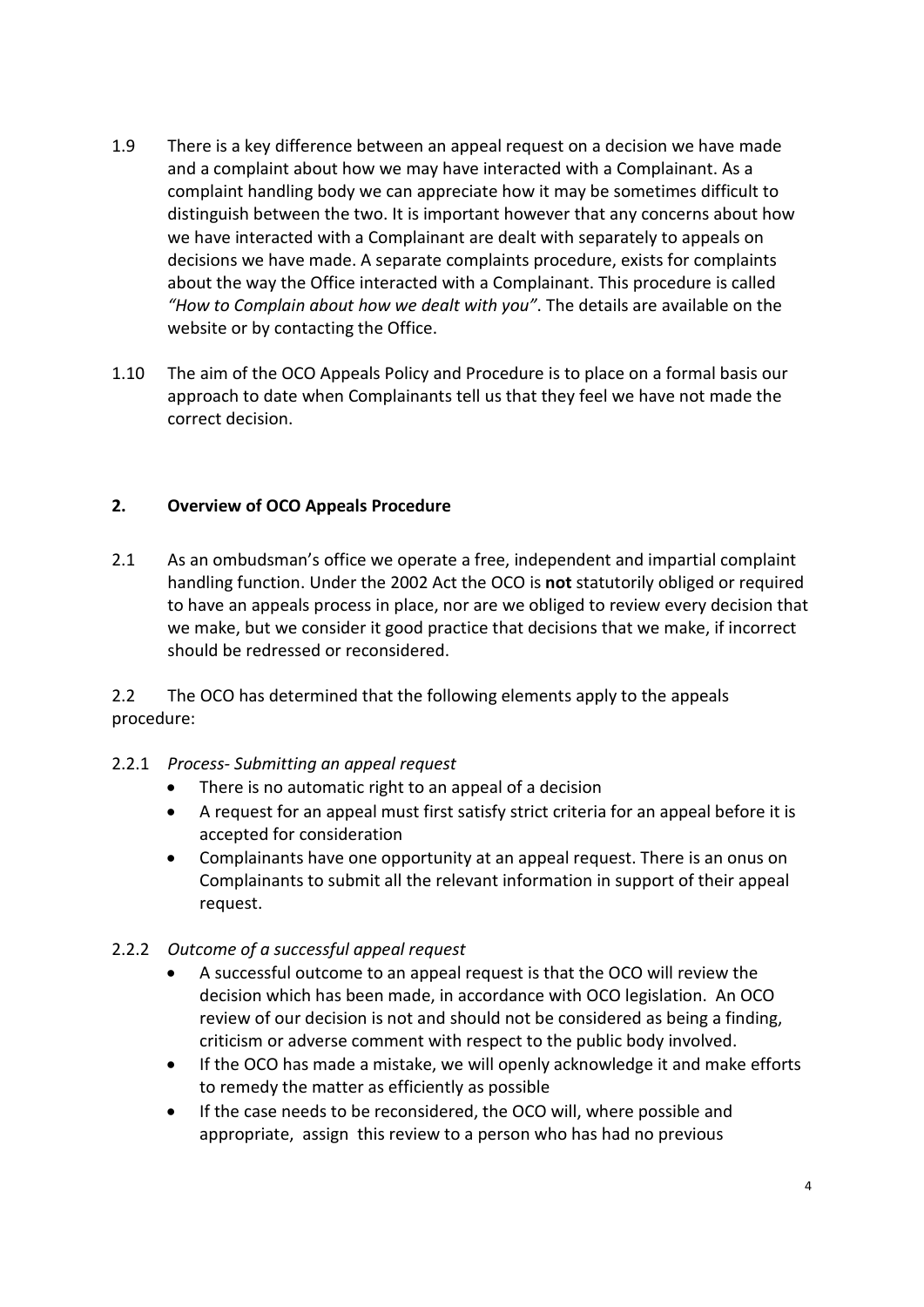involvement in the case and who is at the same or a more senior level than the original decision maker

• Any re-examination or reconsideration of a complaint following an appeal request and subsequent review shall be done in accordance with the 2002 Act. The purpose of a preliminary examination is to determine whether an investigation is required and if an issue can be best resolved at a local level between the parties involved.

#### 2.2.3 *Exclusions*

- The OCO will not consider a request for an appeal of an OCO decision where we have determined that the matter should be or is best addressed at a local level between the Complainant and the public body. This is in line with our policy to support and promote local resolution where possible and appropriate.
- The OCO will not consider a request for an appeal regarding a public body or type of action, inaction or decision that is not within the investigative remit of the Ombudsman for Children Act 2002 as amended by the Ombudsman (Amendment) Act 2012.
- The OCO will not consider a request for an appeal of an OCO examination that has progressed to full investigation stage.

#### 2.3 *Communication of OCO Appeals Procedure*

- Information on how to use this appeals procedure is included on the OCO website.
- 2.4 *Operation date* 
	- This policy comes into place on the **19th day of May 2014**. All OCO decisions issued before this date are **not** subject to the Appeals Policy and Procedure.
	- We commit to reviewing the operation of the Appeals Policy and Procedure on a regular basis.

#### <span id="page-4-0"></span>**3. Administration of OCO Appeals Process**

- 3.1 The procedure is administered by the **Appeals Manager**. In this process the Appeals Manager is the Director of Investigations who will decide on the admissibility of appeals, allocate them to individual staff members for review and collate statistics on the numbers received and outcomes. While is it not intended that the Appeals Manager would undertake substantive reviews, due to the small size of the Office this may sometimes be necessary.
- 3.2 The procedure provides for a possible internal review in the event that a Complainant is unhappy with the outcome of their original complaint. Where possible, the **Reviewer** will be a person who has had no previous involvement in the case and who is at the same or a more senior level than the original decision maker.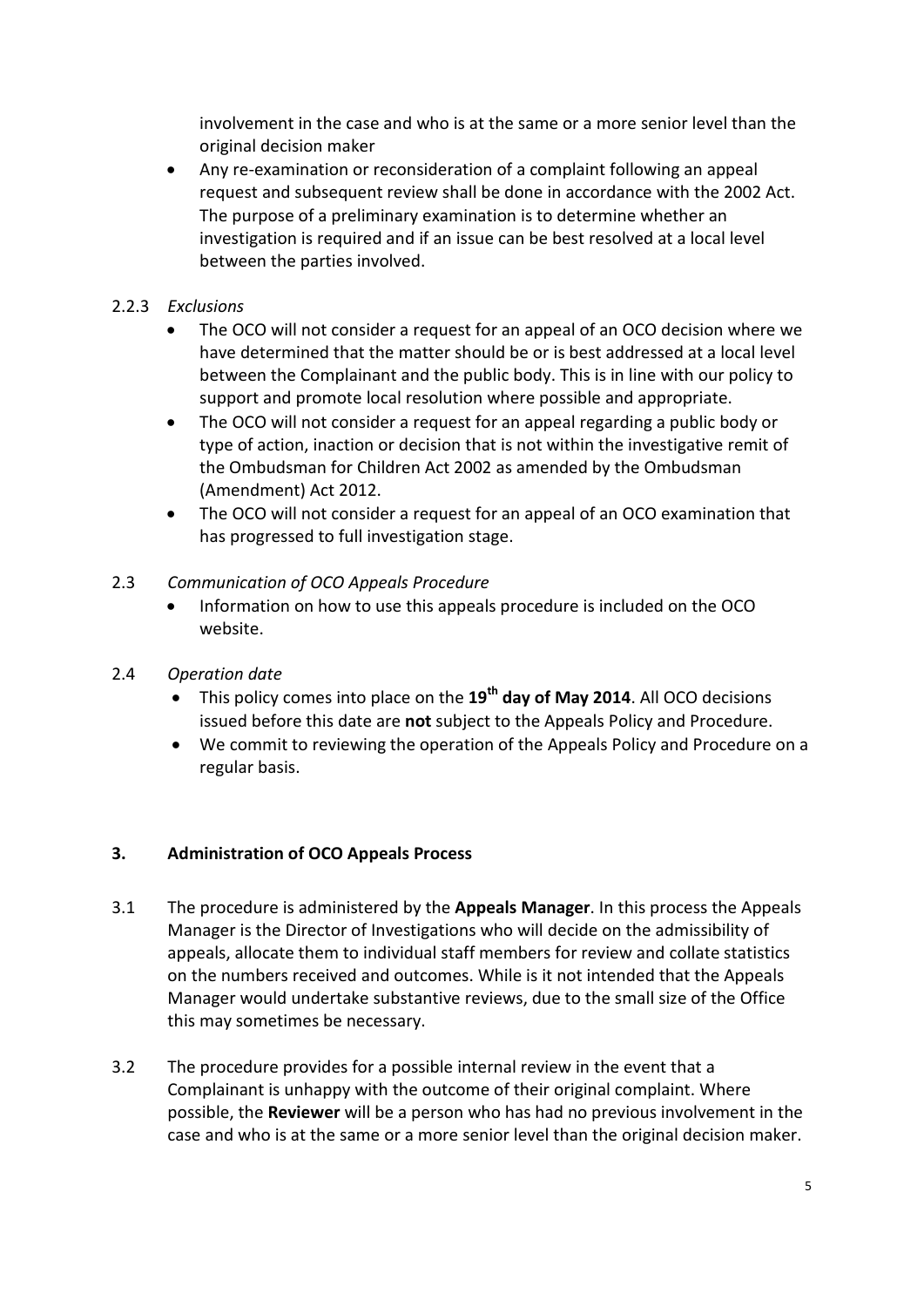- 3.3 The Reviewer will consider the complaint file, the admissible appeal request and internal OCO comment and make a written determination on the merits of the appeal which is provided to the Appeals Manager. The Reviewer may also recommend a number of actions to occur which are also provided to the Appeals Manager for approval. Those actions include;
	- $\triangleright$  Providing greater clarity and rationale of OCO decisions
	- $\triangleright$  Re-engaging with the public body or school complained against to promote local resolution, or amend OCO recommendations which may have been made
	- $\triangleright$  Re-engaging with the public body or school complained against to seek further information or amend OCO decision which has been made
	- $\triangleright$  Re–examining the complaint in accordance with the 2002 Act.
- 3.4 The original decision maker will have an opportunity to comment in every case on the merit of the appeal, having regard to the *Criteria for Acceptance of an Appeal* as set out in Section 4.2. In all cases the original decision maker will be notified of the Reviewer's preliminary decision and afforded an opportunity to comment in advance of the Reviewer's final decision. (Note: For the purposes of this document the term *"Caseworker"* means the person who is primarily responsible for dealing with a complaint file, regardless of the grade of that person.)

#### <span id="page-5-0"></span>**4. Criteria for Acceptance of an Appeal**

- 4.1 The OCO will not consider a request for an appeal of an OCO decision where we have determined that the matter should be or is best addressed at a local level between the Complainant and the public body. This refers to complaints where we have advised Complainants or have taken our own steps to promote local resolution.
- 4.2 In deciding whether to review or re-open a case, the Complainant will be asked to demonstrate that:
	- new relevant evidence/information has become available which might have had a bearing on the original decision in the case or
	- there was a failure on the part of the Office to examine a relevant and substantial issue or
	- there was a failure on the part of the Office to obtain relevant and necessary information from the body concerned or
	- the body's stated position is incorrect (this should be supported by evidence, where possible) or
	- the complaint has been misinterpreted or misunderstood by the Office or
	- the decision of the Office was incorrect or unreasonable in the context of the complaint made or the particular circumstances of the case and
	- the appeal is made in reasonable time i.e. not more than one month since the decision was made. Where an appeal application is received outside this time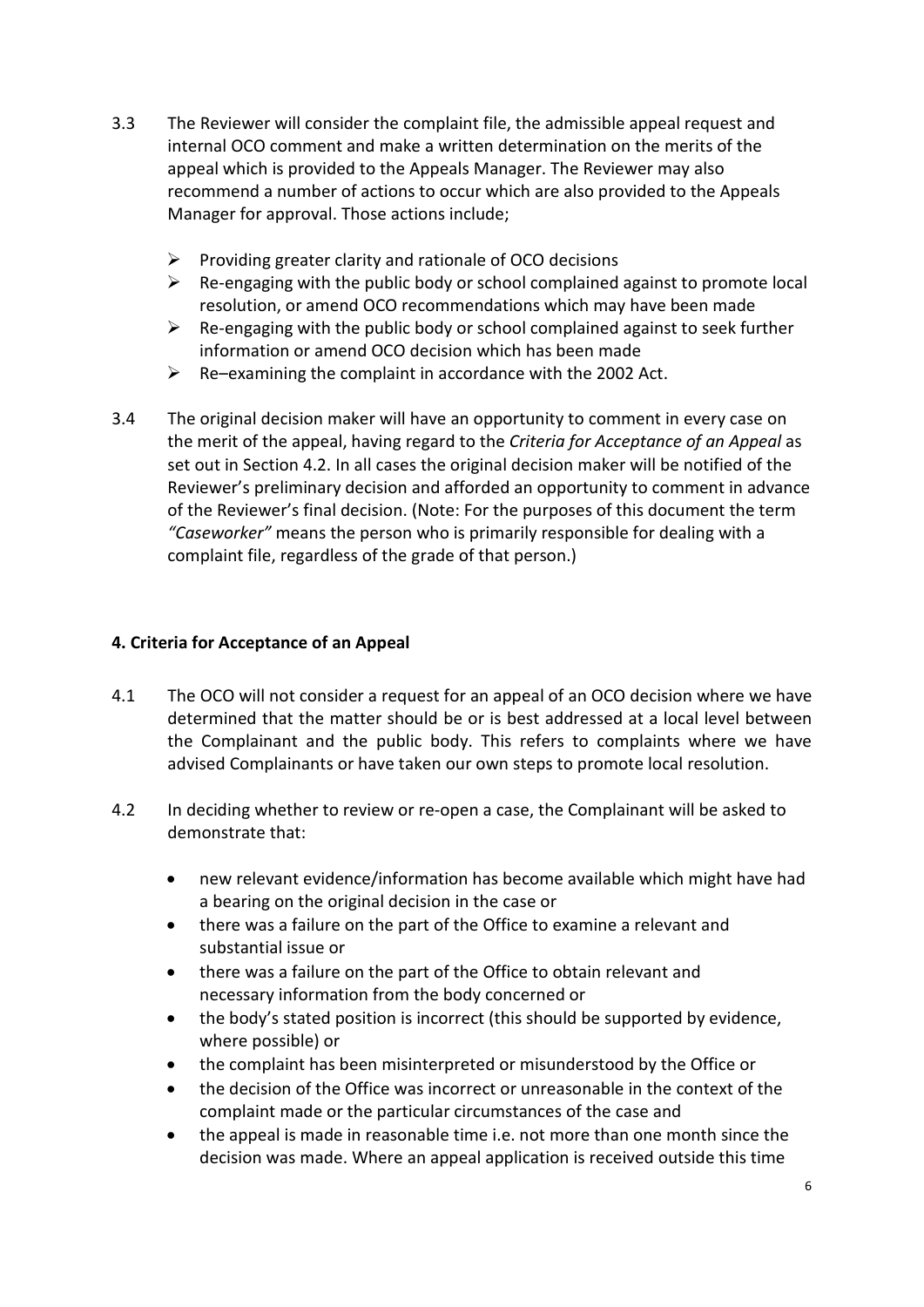limit, the Appeals Manager (see section 4.2 below) may accept it on a discretionary basis, depending on the particular circumstances.

#### <span id="page-6-0"></span>**5. The Appeal Process**

#### 5.1 **Stage 1: Making an Appeal**

In circumstances where the Complainant is dissatisfied with the decision made by the OCO at the conclusion of a preliminary examination of his/her complaint, he/she may submit a written request for an appeal.

- 5.2 The Appeals Manager will log the written request for an appeal on the complaints database and send a letter of acknowledgement to the Complainant within 5 working days. In the letter of acknowledgement, the Appeals Manager will explain that:
	- an appeals procedure exists and details of how to make an appeal is included on the Office's website
	- appeals must be made within one month of receipt of the closing letter
	- only one appeal is allowed
	- all necessary information must be provided in that appeal to assist in the decision to re-open the case and to review the original decision
	- clear, substantive reasons for the appeal must be given which address the criteria at section 4 above for the acceptance of an appeal.
- 5.3 From the date of the acknowledgement letter, the Complainant is provided with 7 working days to provide his/her full appeal submission, including all relevant information or relevant argument to the OCO.

#### **5.4 Stage 2: The Caseworker and Supervising Investigator**

- The original decision makers, usually a Caseworker and Supervising Investigator, on receipt of the appeal request, will examine its contents and write a short note on the complaints database responding to the points made. The note should deal comprehensively with the arguments advanced by the Complainant and state why he/she feels the case should or should not be re-examined or the appeal upheld.
- Where the appeal is made on the basis of new, relevant information, the Appeals Manager should be informed of this.
- The original decision makers will provide the note to the Appeals Manager within 5 working days of receipt of the Complainant's full appeal submission.

#### **5.5 Stage 3: The Appeals Manager**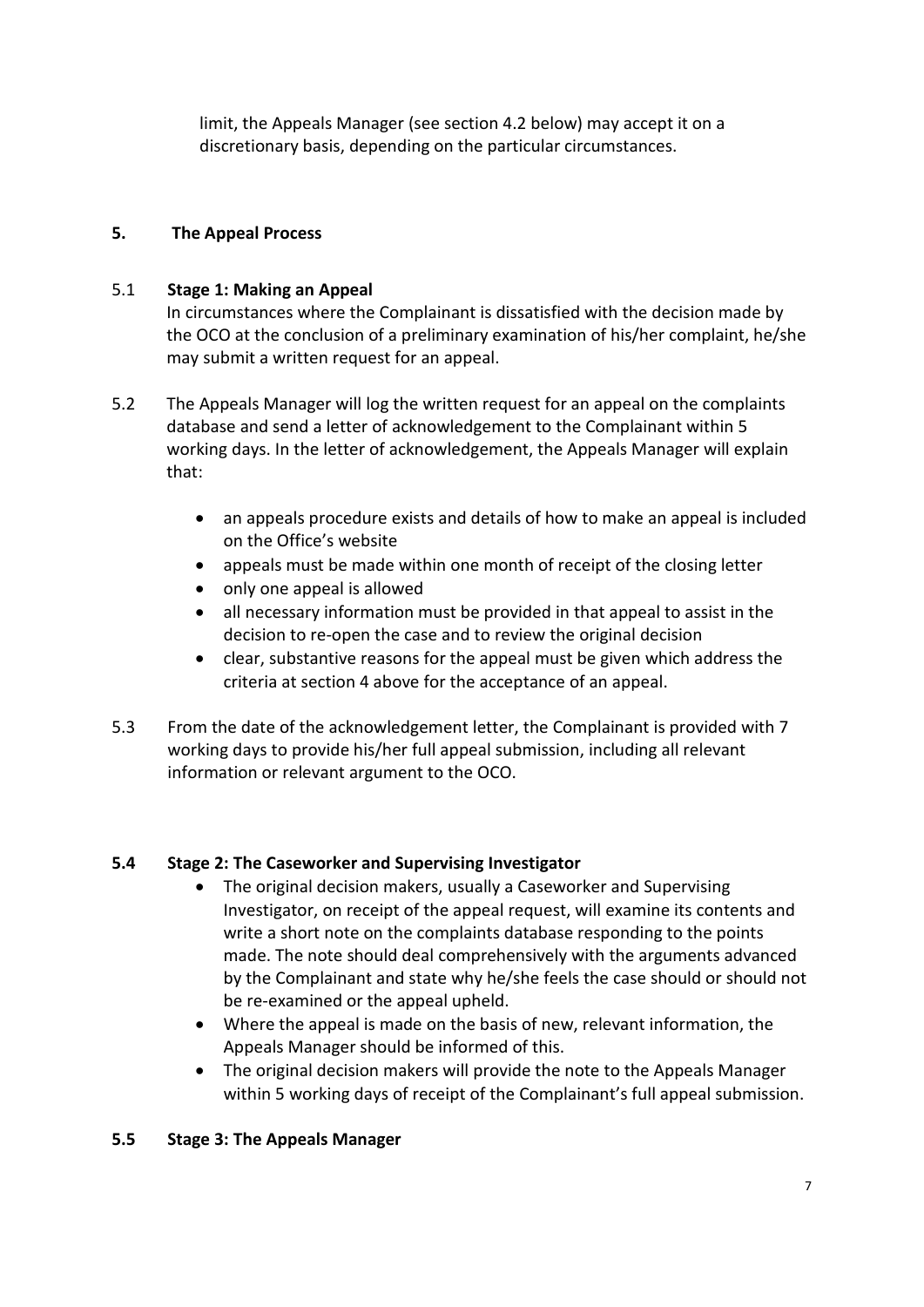- If it is apparent that an appeal request does not meet the relevant criteria (listed in Section 4.2 above) the request will be denied and the Appeals Manager will notify the Complainant accordingly. This Office will not consider an appeal or review of this decision. The Appeals Manager will record this decision on the complaints database.
- Where an appeal request is accepted by the Appeals Manager, it will be recorded on the complaints database in a manner which clearly identifies it as an appeal.
- If the appeal is based solely on new information, the Appeals Manager will determine if it is relevant, note this is for the purpose of statistical records and the case will be returned to the original Caseworker & Investigator, where possible, for re-examination and closure. Apart from advising the Complainant of this development, the Appeals Manager will have no further input into the case. The Caseworker and Investigator should endeavour to close the case within one month from date of letter advising of the reexamination of the complaint. If it is likely to run over that time then the Complainant should be notified ahead of time. The Caseworker or Investigator will write to the Complainant to advise of the outcome of the reexamination of the complaint.
- Where the appeal is based on perceived flaws in the original process or decision (see Section 4.2), the Appeals Manager will forward it to a Supervising Investigator (other than the original Supervising Investigator), or where this is not practicable, to another Caseworker of at least the same grade level as the original decision maker(s).
- Where the appeal has been returned to the original Caseworker, or allocated to a Supervising Investigator or another Caseworker, (the latter two referred to hereinafter as *"The Reviewer"*), the Appeals Manager will advise the Complainant accordingly. This letter will outline the likely timescale for finalising the appeal.

#### **5.6 Stage 4: The Reviewer**

- The Reviewer is assigned the complaint by the Appeals Manager, he/she considers the appeal and the note of the original decision maker(s).
- The Reviewer makes a determination on the merits of the appeal request and may recommend a number of actions to occur. Those recommended actions are to be agreed by the Appeals Manager. Those actions include:
	- $\triangleright$  providing greater clarity and rationale for OCO decisions
	- $\triangleright$  re-engaging with the public body or school complained against to promote local resolution, or amend OCO recommendations which may have been made
	- $\triangleright$  re-engaging with the public body or school complained against to seek further information or amend OCO decision which has been made
	- $\triangleright$  re-examining the complaint in accordance with the 2002 Act.